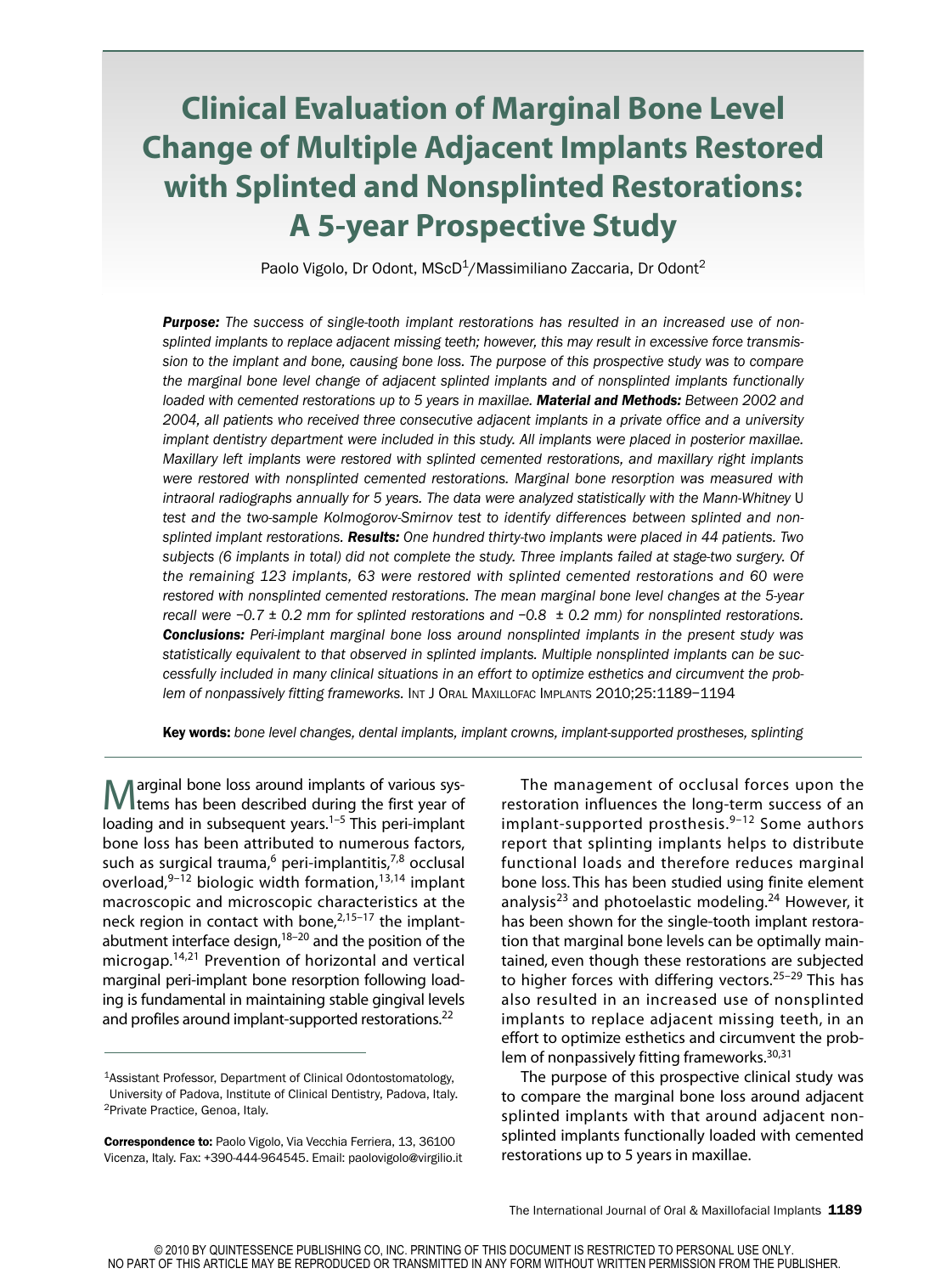## **MATERIAL AND METHODS**

All consecutive patients who received three adjacent implants in a private office setting and in the Implantology Department at the University of Padua, Italy, between January 2002 and December 2004 were included in this study. Patients included in the study had no systemic contraindications for oral surgery procedures, had multiple edentulous sites in only one side of the posterior maxilla (premolar and molar areas), and had adequate bone width precluding the need for bone augmentation. All implant restorations occluded with natural teeth, and the second molars were always missing. This study was approved by the Clinical Medical Ethical Committee of the Italian Dental Association. The consent of patients was obtained prior to implant placement.

The age of the patients ranged from 37 to 58 years (mean age, 51 years). All implants were 4 mm wide and featured an external hexagon (Biomet 3i). Implants were surgically placed by the same clinician with the use of surgical guides. Maxillary left implants were restored with splinted cemented restorations, and maxillary right implants were restored with nonsplinted cemented restorations. All implants were placed at the bone crest level and radiographs were obtained to demonstrate the bone level at the time of implant placement. At second-stage surgery, 4 months after placement of the implants, matchingdiameter titanium healing caps (THA54, Biomet 3i) were connected to implants. Radiographs were obtained.

The definitive impressions were made 3 weeks after stage-two surgery. Impression trays that were 2 mm thick were fabricated (Palatray LC resin, Heraeus Kulzer) in accordance with the manufacturer's instructions. The impression trays had openings to allow access for the coping screws and had been previously coated with tray adhesive (Dental-Medizin, 3M ESPE). Prior to each impression procedure, square impression copings (pick-up type, IIC12, Biomet 3i) were secured to both groups of implants. An elastomeric impression material (Impregum Penta, 3M ESPE) was machine-mixed (Pentamix, 3M ESPE), and a standard impression technique was used for all impressions. 32,33 Implant replicas (ILA20, Biomet 3i) were connected to the impression copings.<sup>32,33</sup> The impressions were poured with Type IV stone (New Fujirock, GC Corp). All laboratory procedures were performed by the same technician and all prostheses were provided by the same prosthodontist.

For all implants, gold abutments (SGUCA1C, Biomet 3i) were screwed to implant replicas using waxing posts, and wax (Green Inlay Casting Wax, Kerr Dental Laboratory Products) was added directly to the gold cylinders following standard waxing procedures. The waxed cylinders were then invested in a carbon-free phosphate-bonded investment (Ceramicor, Cendres & Métaux SA) and cast in a noble alloy (Esteticor Plus, Cendres & Métaux SA; composition: Au 45.0%, Pd 38.9%, Ag 5.0%, In 8.6%). The custom abutments were screwed to implants clinically using Gold-Tite screws (Biomet 3i) and torqued to 32 Ncm (Torque Driver CATDO, Biomet 3i).

Conventional metal-ceramic fixed partial restorations for the patients who received multiple splinted restorations and conventional metal-ceramic single crowns for the patients who received multiple nonsplinted restorations were fabricated.The occlusal surfaces in both groups were ceramic. All custom abutments were prepared by the technician with a chamfer preparation line, and all metal-ceramic restorations, splinted and nonsplinted, had a 0.4-mmthick circumferential metal margin. For esthetic reasons, all margins were placed 1 mm subgingival on buccal surfaces and at the gingival level on other surfaces. The restorations were handled carefully in the dental laboratory to prevent further contamination of the abutment surfaces. <sup>34</sup> The occlusal surfaces of all the restorations were designed to avoid premature occlusal contacts during lateral and protrusive movements. A canine-protected articulation was the occlusal scheme for all patients. Radiographs were obtained during all prosthetic phases (impression phase, abutment try-in, final try-in). All definitive restorations,splinted and nonsplinted,were cemented with provisional cement (Temp Bond NE, Kerr Italia).

The follow-up protocol included patient assessments every 3 months during the first year and every 6 months in subsequent years. Implants were classified as surviving based on the absence of mobility; the absence of painful symptoms, discomfort, altered sensation, paresthesia, or infection attributable to the implants; the absence of peri-implant radiolucency during radiographic evaluation; and the absence of progressive marginal bone loss (mean vertical bone loss had to be  $< 0.2$  mm annually following the first year of function). 35–37

Radiographs were made at each follow-up appointment (Figs 1 and 2).During the 5 years following prosthetic rehabilitation, disconnection and reconnection of the abutments was avoided to prevent bone loss as described in previous animal studies.<sup>38</sup> During the 5-year clinical observation period, periapical radiographs were taken at each follow-up appointment for each implant using an individual stent and the long-cone technique (Fig 3). This technique was designed to control imaging geometry by consistently placing the films at a standard distance from the x-ray cone, parallel to the long axis of the implant and perpendicular to the central ray, and it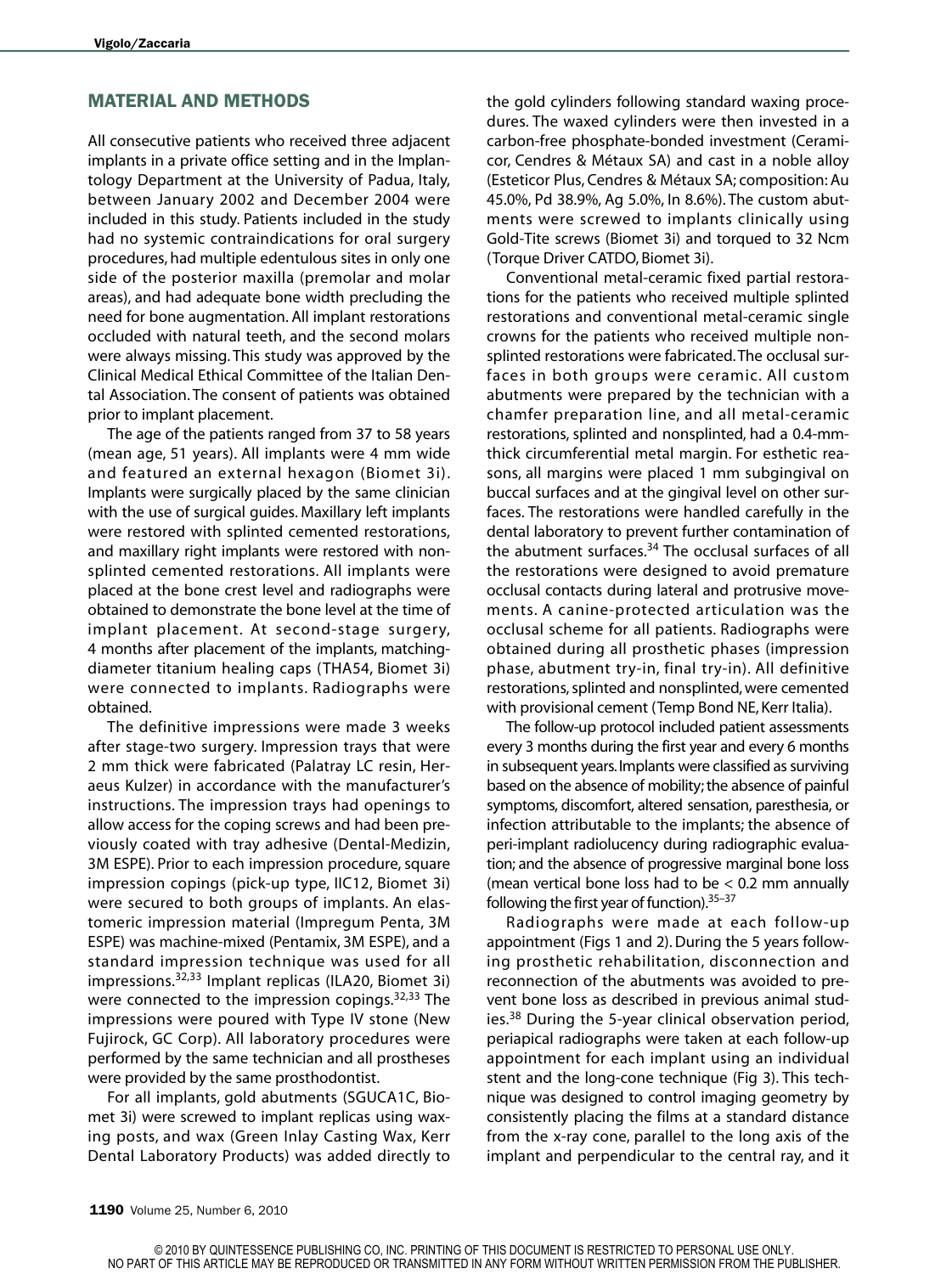

**Fig 1a** Radiograph showing three definitive splinted restorations in the maxillary left quadrant at the time of abutment and prosthesis placement.



**Fig 1b** Same patient at 5 years after abutment and prosthesis placement.



**Fig 2a** Radiograph showing three nonsplinted definitive singletooth restorations in the maxillary right quadrant at the time of abutment and prosthesis placement.

allowed standardization of consecutive radiographs, as suggested by previous studies.<sup>39-44</sup> The radio graphic films were evaluated using a  $6\times$  magnifying lens, which permitted the measurement of marginal bone levels to an accuracy of  $\pm$  0.1 mm. The initial measurement of the marginal bone level, made with the same standardized intraoral radiographic method, was performed at the time of abutment and prosthetic restoration insertion; this measurement was used as baseline. The apical end of the smooth collar of the implants was considered the coronal reference point. All radiographic measurements were performed by the same operator. Intraoperator variability was assessed using 10 repeated measurements of the bone levels for one selected implant in each group at 1 year after abutment and prosthetic restoration insertion. The number and length of implants used and the quality of the bone<sup>45</sup> at the implant sites are summarized in Tables 1 and 2.



**Fig 2b** Same patient 5 years after abutment and prosthesis placement.



**Fig 3** An individual acrylic resin stent (Duralay, Reliance Dental) was used with the long-cone technique to control imaging geometry by consistently placing the films at a standard distance from the x-ray cone, as suggested by previous studies.<sup>39-44</sup>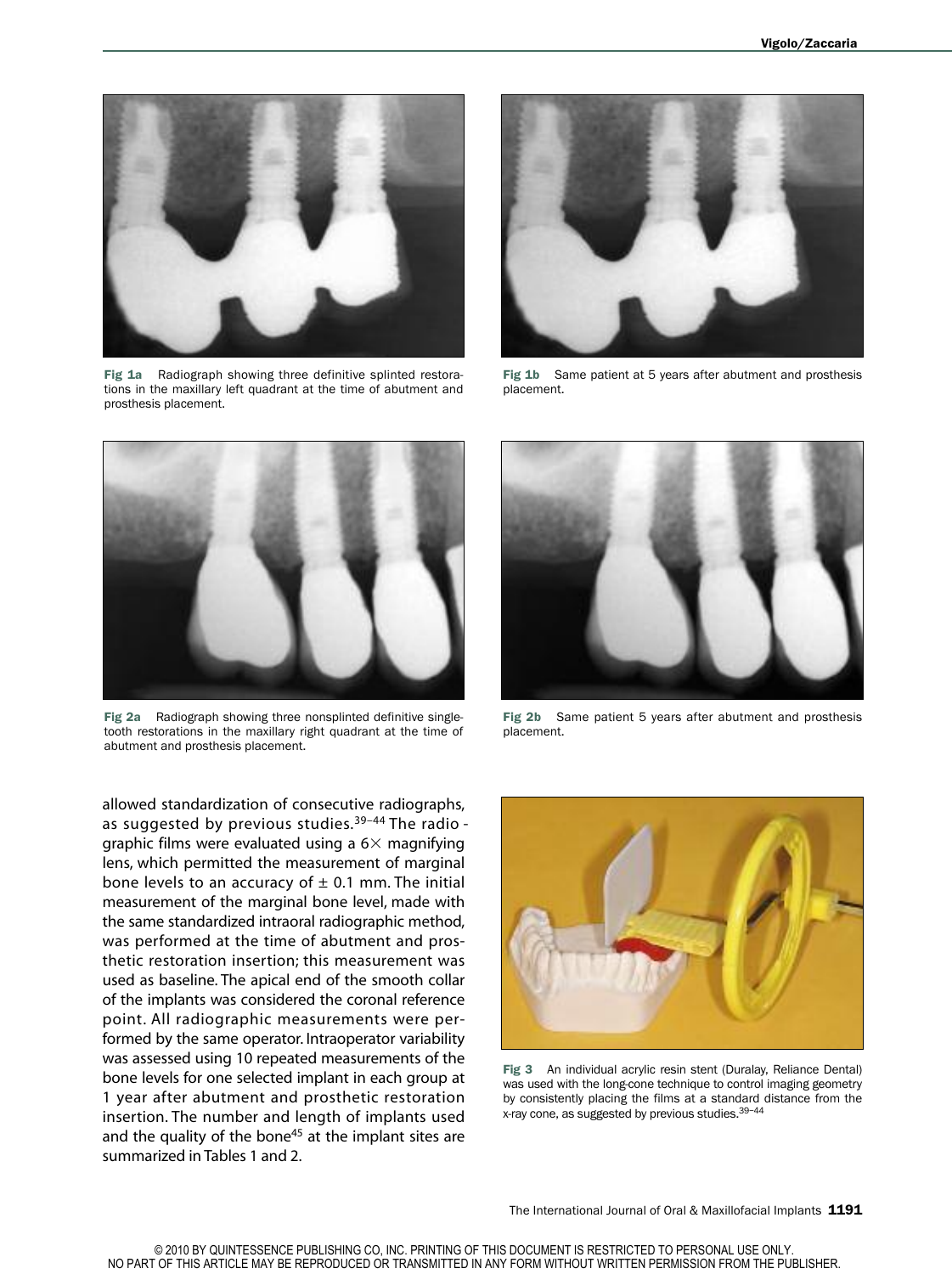| Table 1                                | <b>Lengths of Implants Used</b> |                |                 |  |
|----------------------------------------|---------------------------------|----------------|-----------------|--|
| Group/length (mm)                      |                                 | Code           | No. of implants |  |
| Maxillary left implants (splinted)     |                                 |                |                 |  |
| 10                                     |                                 | OSS 410        | 26              |  |
| 11.5                                   |                                 | OSS 411        | 23              |  |
| 13                                     |                                 | <b>OSS 413</b> | 14              |  |
| Maxillary right implants (nonsplinted) |                                 |                |                 |  |
| 10                                     |                                 | <b>OSS 410</b> | 24              |  |
| 11.5                                   |                                 | OSS 411        | 19              |  |
| 13                                     |                                 | <b>OSS 413</b> | 17              |  |

The Mann-Whitney *U* test and the two-sample Kolmogorov-Smirnov test were used to determine whether there was a statistically significant difference in the change in peri-implant marginal bone level between the implants restored with splinted restorations and the implants restored with nonsplinted restorations.

## **RESULTS**

One hundred thirty-two implants were placed in 44 patients (23 women and 21 men). Two subjects (who had received six implants altogether) did not complete the study. All other patients returned to the office for recall appointments. All implants under investigation have been accounted for.

Three implants in one patient had failed by the time of stage-two surgery, before the definitive prosthetic rehabilitation was completed; this male patient was restored with a removable partial denture. Of the remaining 123 implants, 63 maxillary left implants were restored with splinted cemented restorations and 60 maxillary right implants were restored with nonsplinted cemented restorations. All 123 implants survived. No patient reported any prosthetic complications. With respect to intraoperator variability, the standard deviations of the 10 repeated measurements were 0.1 mm for the selected implants of both groups. These small standard deviations indicate acceptable reliability of the measurement method.

Radiographs obtained at 4 months (stage-two surgery) showed no significant differences between groups. The mean  $(\pm$  SD) marginal bone level at the last recall, 5 years after abutments and prosthetic restorations were placed, was  $-0.7 \pm 0.2$  mm for implants with splinted cemented restorations and  $-0.8 \pm 0.2$  mm for implants with nonsplinted cemented restorations. There was no significant difference between groups (*P* < .05).

| Table 2 Bone Quality at Implant Sites as<br>Determined at Placement Surgery <sup>44</sup> |                 |  |  |
|-------------------------------------------------------------------------------------------|-----------------|--|--|
| Groups/bone quality                                                                       | No. of implants |  |  |
| Maxillary left implants (splinted)                                                        |                 |  |  |
| Type 1                                                                                    | 19              |  |  |
| Type 2                                                                                    | 17              |  |  |
| Type 3                                                                                    | 17              |  |  |
| Type 4                                                                                    | 10              |  |  |
| Maxillary right implants (nonsplinted)                                                    |                 |  |  |
| Type 1                                                                                    | 20              |  |  |
| Type 2                                                                                    | 15              |  |  |
| Type 3                                                                                    | 15              |  |  |
| Type 4                                                                                    | 10              |  |  |

#### **DISCUSSION**

This 5-year prospective clinical study presents the results from 132 implants placed in 44 patients during the years 2002 to 2004. Adjacent implants were restored with metal-ceramic splinted restorations or with metal-ceramic nonsplinted restorations. These implants were evaluated radiographically for 5 years following prosthodontic rehabilitation with respect to peri-implant marginal bone level changes. The bone levels around the nonsplinted implants were equivalent to those observed around splinted implants.

Three implants were found to have failed at stagetwo surgery before the definitive prosthetic rehabilitation was completed. This male patient had suffered some systemic cardiac complications after implant placement, and his dentition was restored with a removable partial denture.

No patients reported any prosthetic complications. No loosening of the abutment screws was observed in either group. Accurate evaluation of the occlusal scheme and the provision of appropriate variations in the occlusal contacts, both static and dynamic, may explain the lack of prosthetic complications, such as porcelain fracture or loosening of provisionally cemented definitive splinted or nonsplinted metal-ceramic restorations. All patients had a Class I canine relationship, although it was unusual that the same occlusal scheme was present in so many consecutive cases. The canine-protected occlusion was maintained for all patients.

In this study, all patients who received three adjacent implants were included. Maxillary left implants were restored with splinted cemented restorations and maxillary right implants were not splinted. In these studied cases, the ideal inclusion criteria should have been implants with a direct occlusal load; however, this is difficult to find in partially edentulous patients because of the different axial displacements between teeth and implants. Bone remodeling is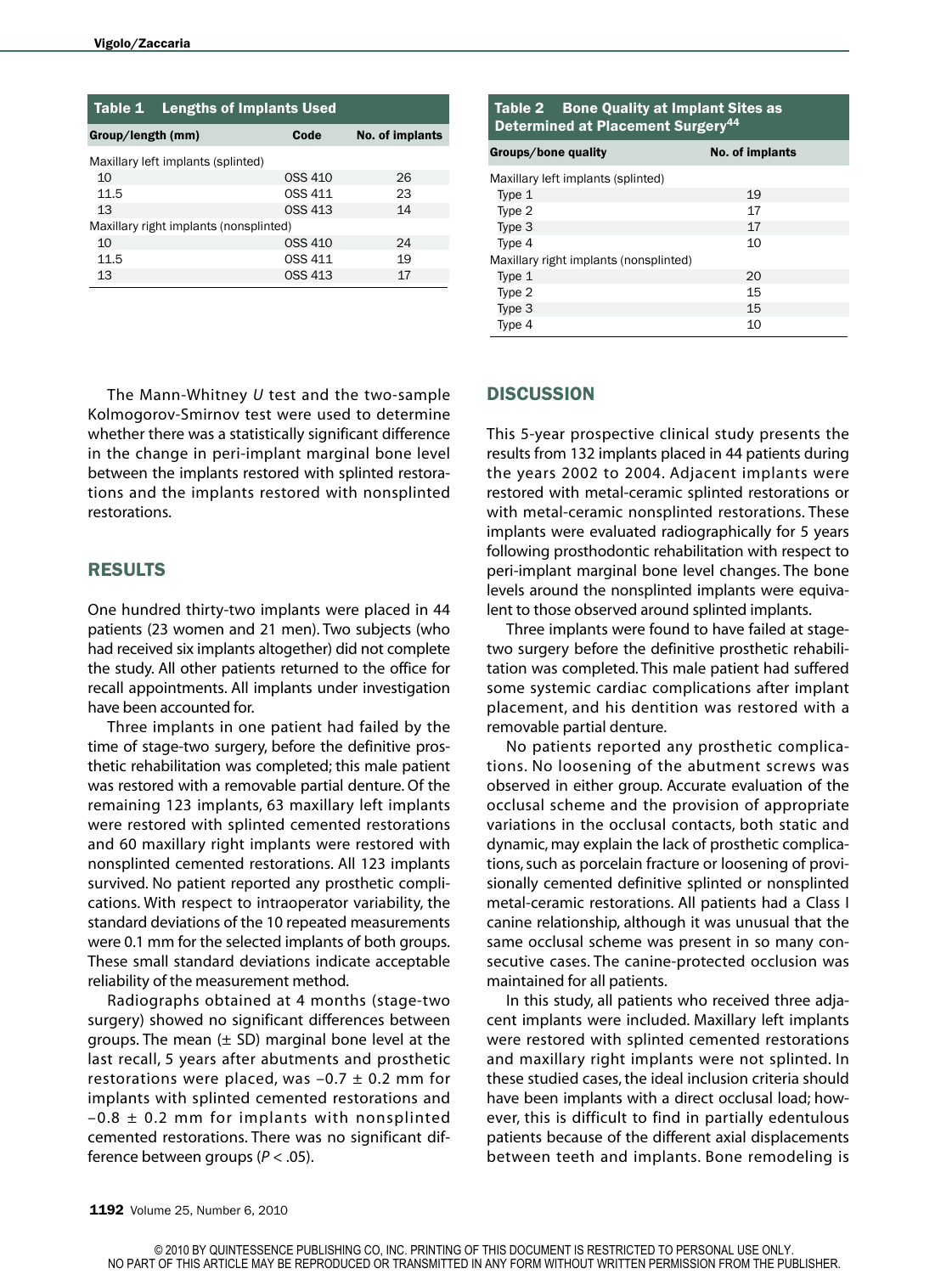related to the amount of loading, and the published data have suggested that functional loading of implants does not result in marginal bone loss.Therefore, splinted implants are usually indicated in clinical situations where there is a risk of mechanical overloading to reduce the forces on implants and surrounding tissues. 9–12 This study may have been more interesting if functional loads had been applied and the distributions of occlusal loads could have been evaluated. This would include, for example, immediate function with low primary stability, nonaxial loading, small (short or narrow) implants, poor bone quality, etc.

The results of the present clinical study indicate that nonsplinted implants can be successfully included in implant treatment. Here, nonsplinted implants showed an overall survival rate comparable to that obtained with splinted implants.

One limitation of this study may be represented by the measurement technique used in the research protocol. Accurate and reliable measurement methods are required to evaluate bone levels proximal to oral implants. <sup>40</sup> All radiographs in this study were performed with a standardized film holder. This device was designed to control imaging geometry by consistently placing the films at a standard distance from the x-ray cone, parallel to the long axis of the implant and perpendicular to the central ray.The radiographic films were then evaluated using a  $6\times$  magnifying lens. However, in a previous study, the microscopeassisted measurement technique of standardized radiographs was compared to the computer-assisted measurement technique. The computer technique showed low intraoperator and interoperator variability, and operators found fewer "unreadable" sites compared to the microscope technique.<sup>43</sup>

An advantage of nonsplinted implants is in the elimination of large prostheses with large quantities of metal and ceramic; this may reduce the risk of veneer and framework fracture.<sup>31</sup> When nonsplinted singletooth restorations on multiple adjacent implants are used, if one unit is compromised, only one unit, rather than the entire multiple-unit fixed partial denture, needs to be removed.However, it also should be noted that there is a cost benefit in placing three units on two implants, as well as a real benefit in splinting three units if one implant subsequently fails. There is, in effect, a ready made fixed partial denture with minimal need for modification, and no delay is required for healing and integration of a replacement implant.

From an esthetic standpoint, nonsplinted singletooth restorations on adjacent implants have the potential to give the impression of being more individual (and thus natural looking) than is often obtainable in a splinted situation. <sup>31</sup> Patients also appreciate the

ability to more easily floss between units, as compared to the task of threading floss under a fixed partial denture. It should be emphasized that in this study only external-hexagon implants were used; however, similar conclusions were reached in studies that used internal-connection implants. <sup>31</sup> Furthermore, both groups were restored with cemented definitive prostheses.Different results may be achieved using screwretained restorations. In fact, the influence of the cementation space acting as a stress release compared to the passivity problems associated with screw-retained prostheses should be studied.<sup>46-48</sup>

It should also be noted that all implants were placed only in the posterior maxilla. Further studies should be carried out in the anterior maxilla and in the mandible.

## **CONCLUSIONS**

Within the limitations of this investigation, the following conclusions can be drawn:

- 1. The peri-implant marginal bone level changes around the nonsplinted implants used in the present study were comparable to those observed around splinted implants.
- 2. Multiple nonsplinted implants can be successfully included in many clinical situations.

## **ACKNOWLEDGMENTS**

The authors express special thanks to the Centro di Odontoiatria Riabilitativa, Vicenza, Italy, for its generous support.

# **REFERENCES**

- 1. Smith DE, Zarb GA.Criteria for success of osseointegrated endosseous implants.J Prosthet Dent 1989;62:567–572.
- 2. Jung YC, Han CH, Lee KW. A 1-year radiographic evaluation of marginal bone around dental implants. Int J Oral Maxillofac Implants 1996;11:811–818.
- 3. Bragger U. Use of radiographs in evaluating success, stability and failure in implant dentistry. Periodontology 2000 1998; 17:77–88.
- 4. Bragger U, Hafeli U, Huber B, Hammerle CHF, Lang NP. Evaluation of postsurgical crestal bone levels adjacent to non-submerged dental implants.Clin Oral Implants Res 1998;9:218–224.
- 5. Goodacre CJ,Kan JYK,Rungcharassaeng K.Clinical complications of osseointegrated implants.J Prosthet Dent 1999;81:537–552.
- 6. Adell R, Lekholm U, Rockler B, Brånemark PI.A 15-year study of osseointegrated implants in the treatment of the edentulous jaw. Int J Oral Surg 1981;10:387–416.
- 7. Lindquist LW, Rockler B, Carlsson GE. Bone resorption around fixtures in edentulous patients treated with mandibular fixed tissue-integrated prostheses.J Prosthet Dent 1988;59:59–63.

The International Journal of Oral & Maxillofacial Implants **1193**